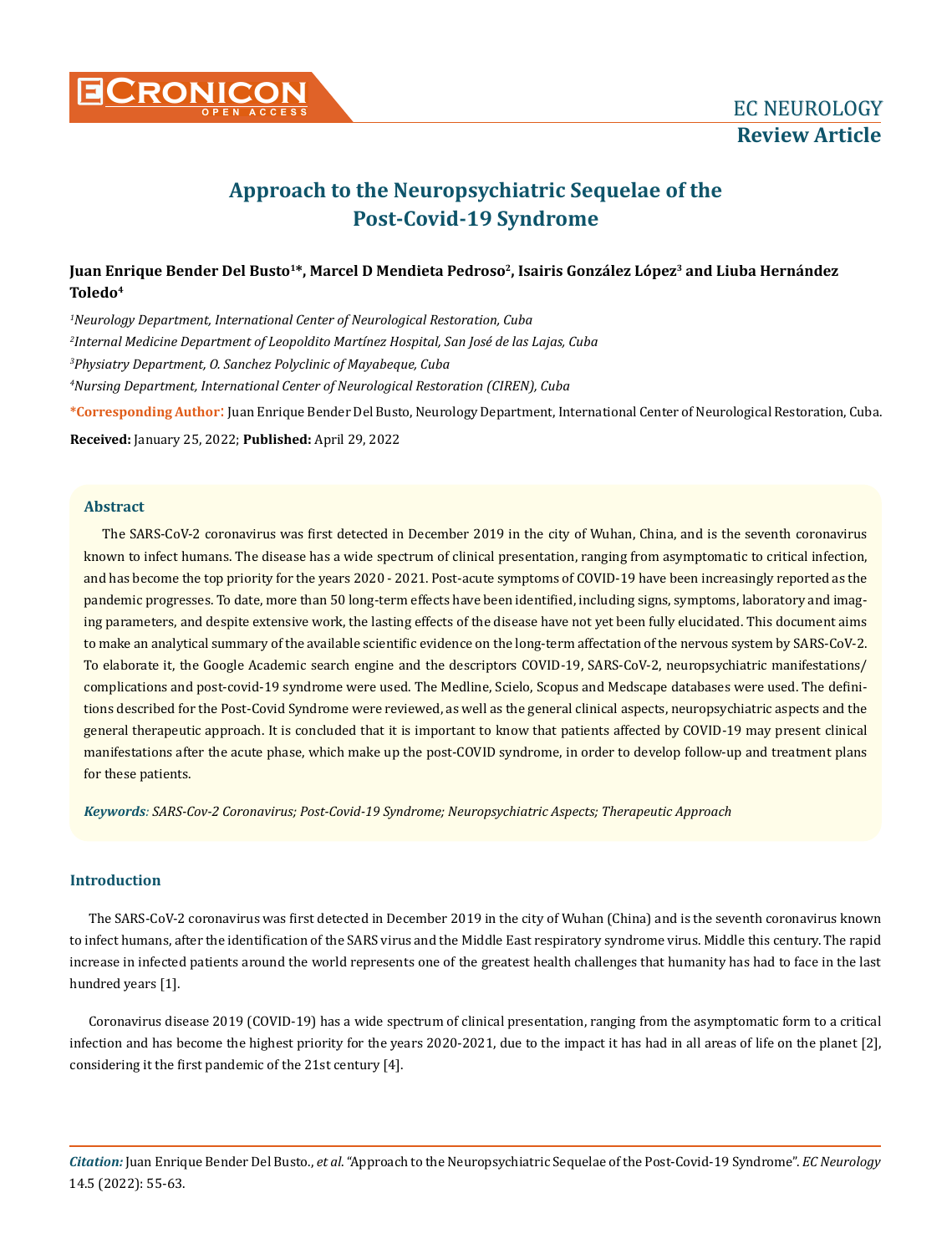Post-acute symptoms of COVID-19 have been increasingly reported as the pandemic progresses. To date, more than 50 long-term effects have been identified, including signs, symptoms, laboratory and imaging parameters, and despite extensive work by the scientific community, the lasting effects of the disease have not yet been fully elucidated [3].

Long-term clinical manifestations of COVID-19 can occur in young patients as well as in patients with advanced disease and in those with or without a history of comorbidities [4].

According to different studies, 20 to 90% of patients who have suffered from COVID-19 present symptoms weeks or months after diagnosis of the infection. The figures may be higher if the follow-up is done on patients who required hospitalization and, therefore, with more severe initial symptoms [5].

It should be borne in mind that various infectious diseases can cause a wide variety of chronic symptoms and clinical sequelae of multiple organ dysfunction have been described in survivors of SARS-CoV and Middle East respiratory syndrome-associated coronavirus (MERS-CoV) from previous pandemics [6].

However, there is also no consensus from the conceptual point of view, which can lead to inadequate interpretations and, therefore, to management, which is the most worrying.

This document aims to make an analytical summary of the available scientific evidence on the long-term affectation of the nervous system by SARS-CoV-2. To elaborate it, the Google Academic search engine and the descriptors COVID-19, SARS-CoV-2, neuropsychiatric manifestations/complications and post-covid-19 syndrome were used. The Medline, Scielo, Scopus and Medscape databases were used.

#### **Conceptual considerations**

The post-COVID-19 syndrome is not a homogeneous or unique entity, and a great variation in estimates of its incidence, prevalence and clinical presentation has been described [6].

In patients who have overcome an episode of acute COVID, the persistence of clinical symptoms beyond the time in which the acute phase of the disease is ordinarily considered to have ended is frequently observed. Different conceptual criteria have been issued in this regard [7].

The term prolonged COVID (Long COVID) was first used to refer to post-infection symptoms, where there were several types of evidence to demonstrate a longer and more complex disease course than that presented in the initial reports in Wuhan [8].

The researchers also initially proposed the term "post-acute COVID syndrome" as the set of signs and symptoms lasting three weeks after the onset of manifestations for the post-acute stage and "chronic COVID" to those that persist beyond 12 weeks [9].

If we take into account the clinical evolution of the infection and the replicative capacity of SARS-CoV-2, this would be a definition that can be applied in clinical practice [10].

Likewise, the United States Center for Disease Control and Prevention uses the term 'post-COVID conditions' to describe any health disorder or alteration that persists for more than four weeks after SARS-CoV-2 infection [10].

More recently, the National Institute for Health and Care Excellence (NICE) considers that the terms "chronic" or "persistent" are not appropriate and the use of "syndrome" is preferred because it reflects the "working together" of the multisystem, so proposes the following definitions [11,12]:

*Citation:* Juan Enrique Bender Del Busto., *et al*. "Approach to the Neuropsychiatric Sequelae of the Post-Covid-19 Syndrome". *EC Neurology*  14.5 (2022): 55-63.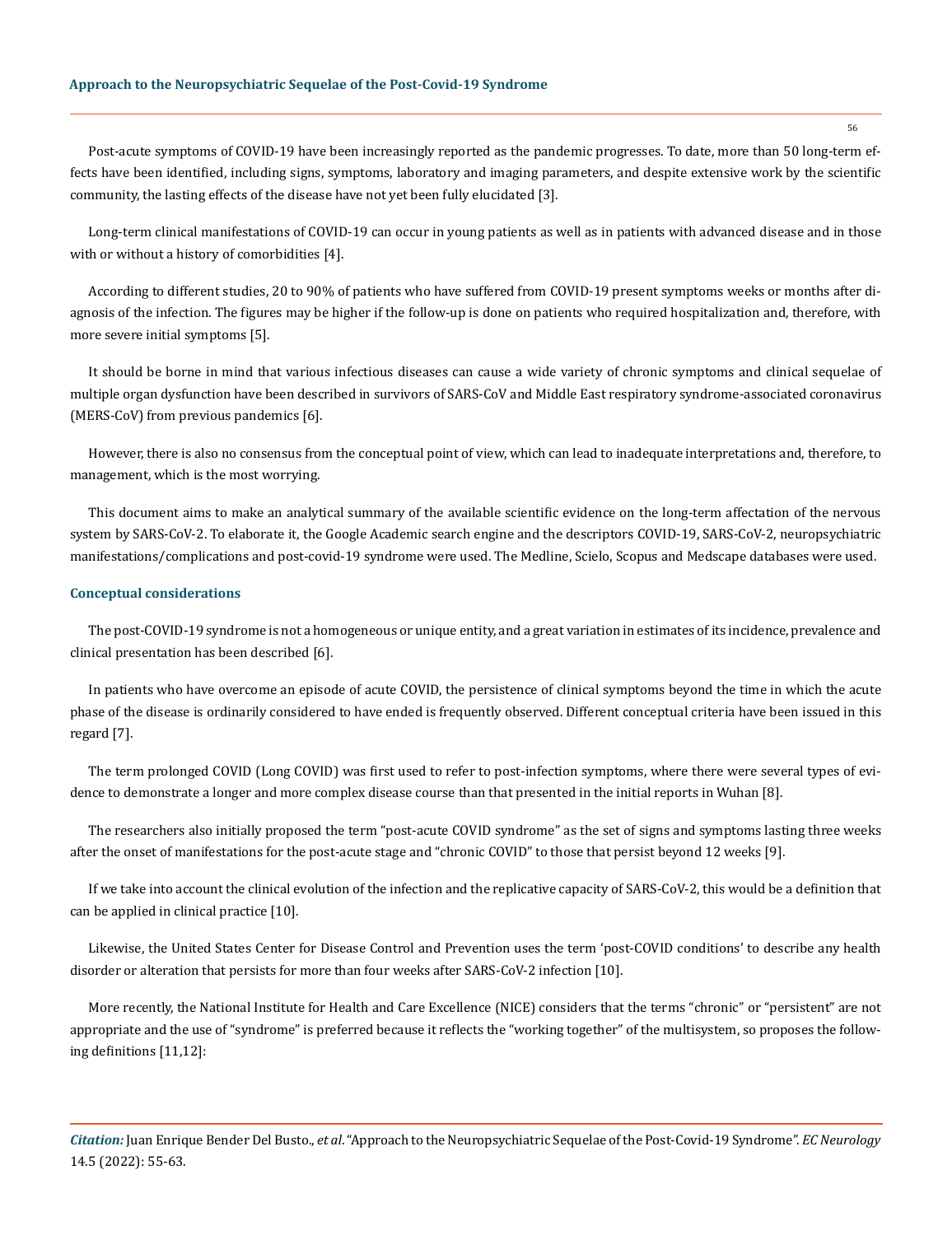- 1. Acute COVID-19: Signs and symptoms of COVID-19 for up to four weeks.
- 2. Ongoing symptomatic COVID-19: signs and symptoms of COVID-19 from four to 12 weeks.
- 3. Post-COVID-19 syndrome: signs and symptoms that develop during or after an infection compatible with COVID-19, that persist beyond 12 weeks and are not explained by an alternative diagnosis.

Although it seems to be the most appropriate and practical conceptualization, not all researchers share it.

That is why we are obliged to reflect on it and make some considerations.

Currently, by consensus, the full spectrum of duration and severity of post-acute COVID-19 is unknown. However, it is expected, in turn, that many patients with prolonged COVID-19 will recover without the help of a specialist doctor; however, the first contact physician will have to be trained to recognize, document, investigate and control the symptoms, including new ones, and follow up on serious or nonserious sequelae of the disease [2].

#### **General clinical aspects**

From a clinical point of view, post-COVID sequelae vary from one patient to another, and no consensus has been reached on the characterization of possible symptoms [13], since some elements of the post-COVID syndrome, which undoubtedly exist, are not, at first glance, clearly distinguishable from that which occurs after other acute viral diseases and after prolonged stays in the Intensive Care Unit (ICU) due to diseases of a different nature. This is an important element to take into consideration. Suffice it to mention Post-viral Fatigue Syndrome and Post-Intensive Care Syndrome with which definitive differentiation limits could not be guaranteed [13].

In general, long-term symptoms seem to be more frequent in patients with a severe initial disease, however, they have also been observed in people with a mild infection, who did not require hospitalization and even in young adults and children without chronic underlying diseases. existing [14].

Post-ICU syndrome (PICS) is a clinical entity that affects a significant number of critically ill patients (30 - 50%). It is characterized by physical sequelae (mainly respiratory and neuromuscular), cognitive (alterations in memory and attention) and psychic (depression, anxiety, stress and/or post-traumatic stress syndrome) on discharge from the ICU, which persist in the long term and negatively impact the quality of life of patients and their families [15].

Persistent Post-COVID Syndrome (PPCS), a recently described general term, has also been terminologically described by some authors by analogy with post-sepsis/post-ICU syndrome [16] which covers a set of heterogeneous symptoms for for which there is no pathognomonic laboratory test, making it difficult to ignore the rising tide of physical and psychological disabilities that have been described in post-COVID patients and that have the potential to overwhelm an already overburdened health system [17].

#### **Neuropsychiatric manifestations.**

Several adverse neurological and psychiatric manifestations occurring after COVID-19 have been predicted and reported [18].

In general, the incidences of these were higher in patients who required hospitalization, and notably in those who required ICU admission or developed encephalopathy, even after extensive hospitalization. However, the incidence and relative risk of neurological and psychiatric diagnoses were also increased even in patients with COVID-19 who did not require hospitalization. Potential mechanisms for this association include viral invasion of the central nervous system, hypercoagulable states, and neural effects of the immune response [19].

*Citation:* Juan Enrique Bender Del Busto., *et al*. "Approach to the Neuropsychiatric Sequelae of the Post-Covid-19 Syndrome". *EC Neurology*  14.5 (2022): 55-63.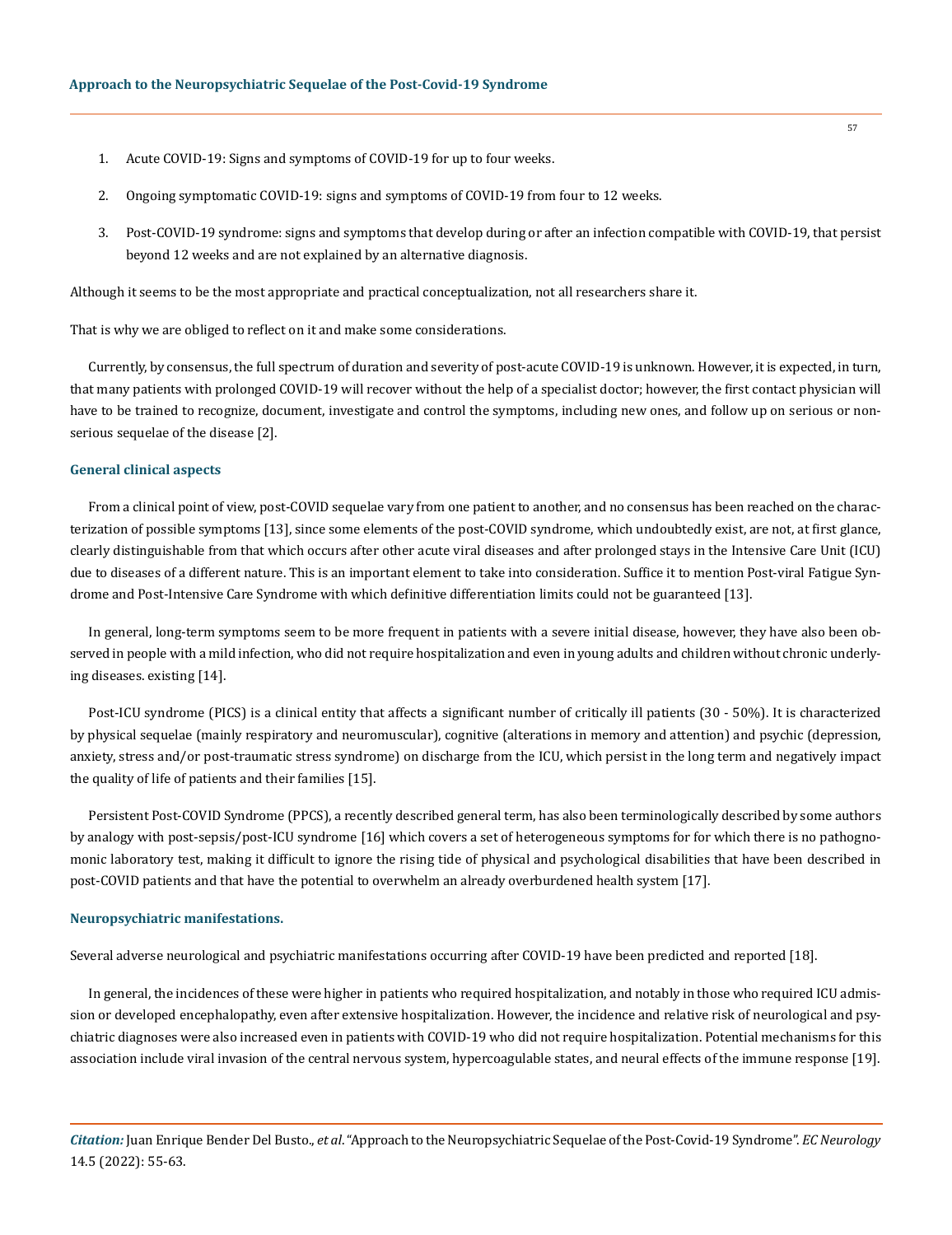Some specific neurological diagnoses deserve individual mention. Consistent with several other reports, the risk of cerebrovascular events (ischemic stroke and intracranial hemorrhage) increased after COVID-19, and the incidence of ischemic stroke increased to nearly one in ten (or three in 100 for a first stroke) in patients with encephalopathy, in the acute phase of the disease [19].

The expression of ACE-2 in the endothelial cells of the brain allows the virus to directly damage the blood-brain barrier (BBB), the inflammatory response can also cause changes in the function of said barrier, in addition, SARS-CoV-2 can enter in the brain by transsynaptic transfer through the optic and olfactory nerve channels [20].

Therefore, most authors agree that neurological and psychiatric morbidity is substantial during the first six months after SARS-CoV-2 infection [6].

A study published in the Lancet Psychiatry in 2021 retrospectively analyzed a cohort of 236,379 COVID-19 survivors and a control group of patients who had influenza or another type of respiratory infection, but did not have COVID-19, and quantified the incidence of neurological complications or psychiatric in the following six months [21].

The incidence of complications in the group with COVID-19 was 33.6%, and among them, anxiety (17.4%), depression (13.7%), insomnia (5.4%) stands out, ischemic stroke (2.1%), psychosis (1.4%), dementia (0.67%), cerebral hemorrhage (0.56%) and parkinsonism (0.11%). The incidence of this type of complication was higher in patients who required admission to the ICU (46.4%) or who presented encephalopathy in the acute phase, and was also higher compared to patients with influenza or other respiratory infections [21].

2.6% of patients over 65 years of age and 4.7% of those with encephalopathy were diagnosed with dementia in the first six months after suffering from COVID-19. The incidence of cognitive and psychiatric complications was also increased in patients who did not require hospital admission. Drug abuse and sleep disorders were also more frequent in the group of COVID-19 survivors [21].

It must be taken into account that cerebrovascular complications, encephalopathy and neuroinflammatory syndromes are more frequent in the acute phase, although sequelae persist for months. In contrast, symptoms such as chronic fatigue, headache, memory, attention and executive function problems are relatively common in the post-COVID-19 syndrome [6].

Salmon-Ceron., *et al* described fatigue in 73% of patients with post-COVID-19 syndrome and an aggregate of neurological symptoms in 77%, and stratified them into sensory disorders (paresthesias and neurogenic pain; 56%), headache (41%), memory and attention disorders (37%), anosmia/ageusia (30%) and others (24%), such as language and thermoregulation disorders [22].

The most frequent symptomatology, fatigue as the most characteristic symptom (present in 60-70%), defined as intense tiredness that interferes with activities of daily living [23].

Persistent muscle fatigue and weakness is one of the most common symptoms of post-COVID syndrome [24].

Chronic fatigue is the most frequently described symptom and often occurs in the absence of objective abnormalities of respiratory function or pulmonary fibrosing lesions [6].

It shares features with chronic fatigue syndrome described after other infections, including SARS-CoV-1, MERS, and community-acquired pneumonia [25].

Fatigue is one of the most frequent extra-respiratory symptoms of SARS-CoV-2 infection, described in 41.4% of patients included in the largest published cohorts. Regarding persistent fatigue, the data published in two studies suggest a frequency of 35 - 53% at 4 - 8 weeks post-infection, and 16% at 12 weeks post-infection [5,26].

*Citation:* Juan Enrique Bender Del Busto., *et al*. "Approach to the Neuropsychiatric Sequelae of the Post-Covid-19 Syndrome". *EC Neurology*  14.5 (2022): 55-63.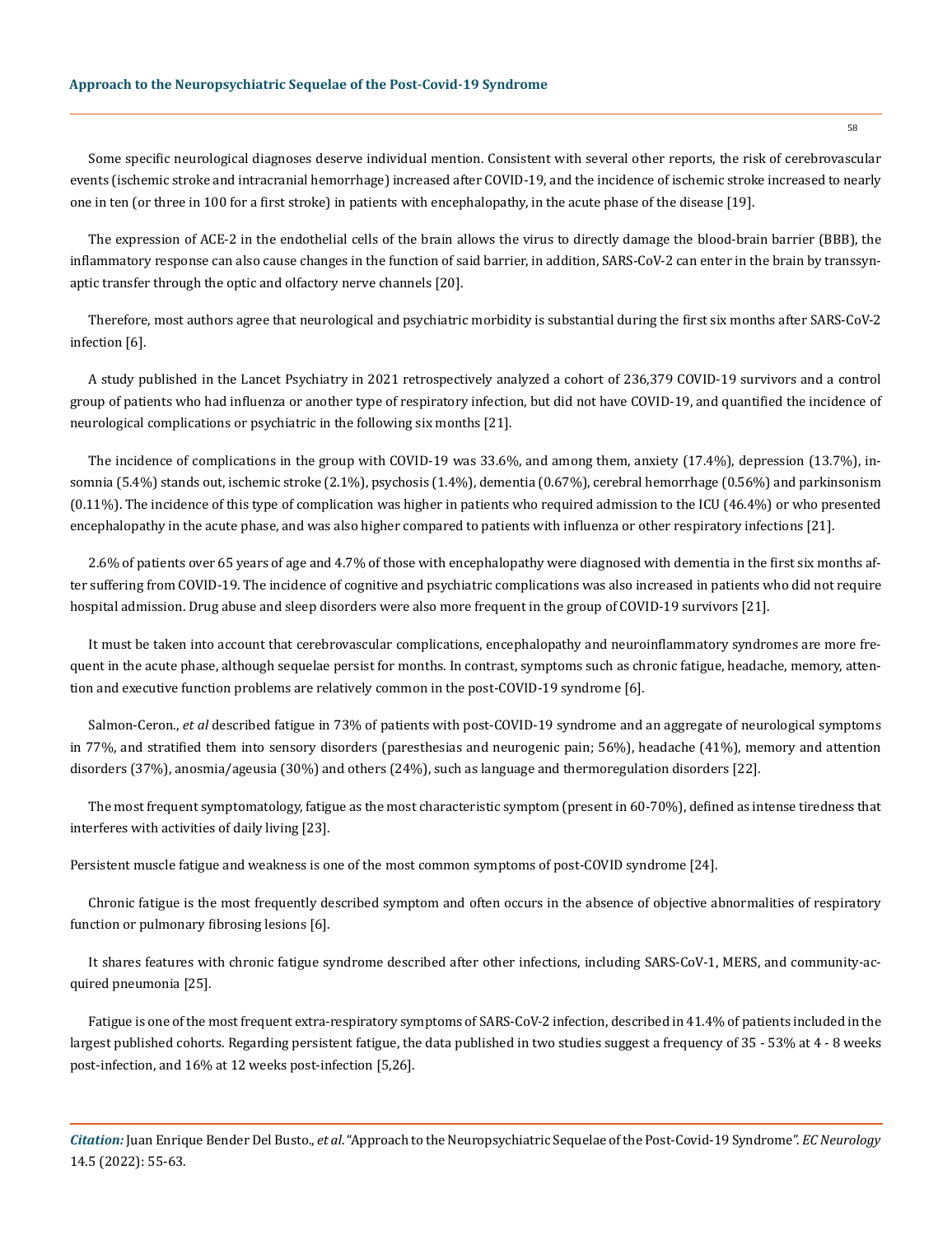All these alterations have an impact on the functional motor capacity of these patients, with reduced quality of life and return to work (only 40% 2 - 3 months after the acute episode have returned to work). Early rehabilitation, from hospital admission and especially in the most severe patients admitted to the ICU, can reduce sequelae in these patients [27].

Among the neurological manifestations, some authors frequently highlight headache, dizziness, asthenia, anosmia and cognitive alterations [28].

Headache is one of the most frequent, affecting 2-6% of patients who have suffered from COVID-19. It is suggested that it could be similar to chronic persistent headache de novo. It is a continuous, holocranial headache and is not usually accompanied by nausea, vomiting, phonophobia or photophobia [29].

Instability can be multifactorial, from vestibular involvement to subjective chronic dizziness. Asthenia is another common symptom and is associated with cognitive disorders described in the literature as "brain fog." This has been used to define various symptoms consisting of memory impairment, naming problems, and executive impairments reported by patients [29].

The literature contains isolated cases of mononeuritis multiplex [30], Guillain-Barré syndrome [31], meralgia paresthetica [32], and high levels of stress are common among survivors [33].

In most cases, recovery from ageusia and anosmia occurs during the first or second month, generally completely [34].

However, the data from different published studies show a quite variable persistence time: 17 - 56% at 4 weeks, 10 - 23% at 8 weeks, and 4 - 46% at 12 weeks [35] and therefore could be considered part of the post-COVID syndrome.

Psychiatric symptoms caused by SARS-CoV-2 infection may appear later and persist after infection and therefore form part of the post-COVID syndrome [36].

Persistent psychiatric disorders among COVID-19 survivors may be related to psychological factors and neurobiological injury. In many cases, it is probably difficult to separate the impact of psychological factors from neurobiological effects [37].

In the SARS-CoV-1 (2002) and MERS-CoV (2012) epidemics, psychiatric sequelae were observed. Up to a third of post-SARS patients presented anxious and depressive symptoms a year after passing the infection. The post-SARS chronic syndrome was even described, which included symptoms such as myalgia, asthenia, sleep disturbance and depression, some time after the episode, similar to chronic fatigue syndrome [38].

The main psychiatric manifestations related to the disease caused by SARS-CoV-2 are considered to be due to anxiety, depression, stress and sleep disturbance [39].

Depression, anxiety disorders, PTSD, sleep abnormalities, and cognitive impairments are associated with suicidal behavior [40].

Likewise, neuropsychiatric symptoms have also been reported after SARS-CoV-2 infection [41].

These symptoms include, in addition to depression and anxiety, psychosis [42].

This has been reported in some series and, in fact, the first Cuban patient diagnosed with a psychotic disorder after COVID-19 infection has already been described [43].

In the neurocognitive area, Boix highlights the decrease in concentration capacity (brain fog), memory alterations, headache and persistence of ageusia and anosmia. Anxiety-depressive symptoms, as well as sleep disturbances, are very common [12].

*Citation:* Juan Enrique Bender Del Busto., *et al*. "Approach to the Neuropsychiatric Sequelae of the Post-Covid-19 Syndrome". *EC Neurology*  14.5 (2022): 55-63.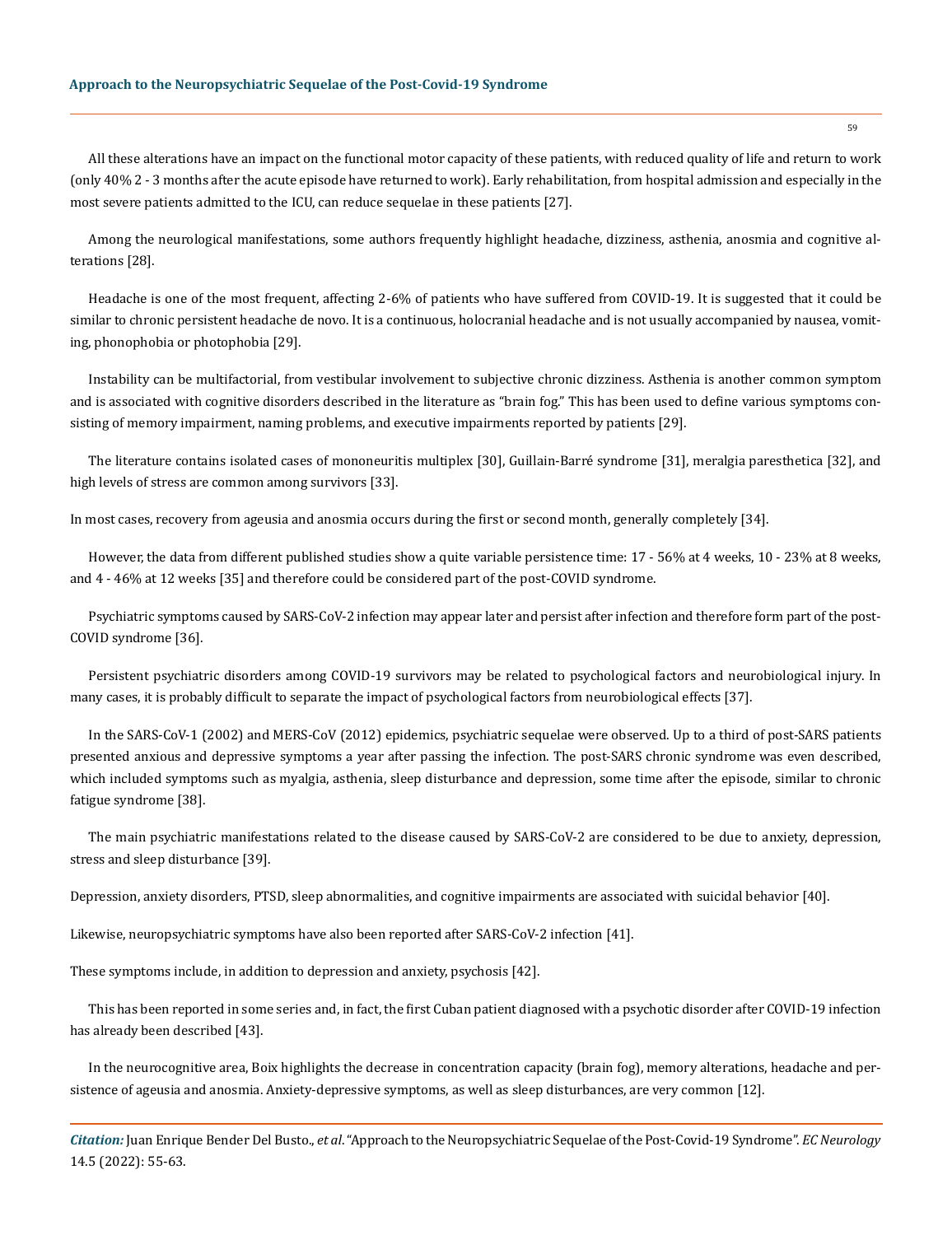Concentration or attention problems, memory problems, emotional lability, verbosity, euphoria, irritability, fatigue, and symptoms related to post-traumatic stress have also been described [44].

Some authors consider that health personnel who directly care for patients with COVID-19 acquire stress for fear of becoming infected and this can cause damage to their health. If the psychological adjustment mechanisms do not compensate for the situation, they may suffer from Burnout Syndrome (SBO) or post-traumatic stress disorder (PTSD), an entity that has been addressed by many authors, it has been described more frequently in nursing staff [45].

It is also described that patients with schizophrenia may have exacerbation of symptoms and patients with addiction may increase the consumption of drugs such as alcohol, cigarettes, among other harmful substances [46].

In a study conducted in the United Kingdom by Varatharaj., *et al.* a 23% frequency of Delirium was found in the study population (124 patients with COVID-19) [47].

Another study in Italy, by Liguori C., *et al.* with a sample of 103 patients, found that 23 (22.3%) of them presented confusional syndrome [48].

It is important to point out that the persistence of any of the aforementioned findings makes it necessary to rule out other causes that are more likely than post-COVID syndrome. Only the exclusion of other causes, treatable or not, would allow these manifestations to be attributed to the syndrome we are discussing.

#### **Musculoskeletal manifestations**

The most common musculoskeletal manifestations in patients after COVID-19 are arthralgia, myalgia, muscle cramps and contractures, back pain, and muscle atrophy and weakness.

Muscle pain or myalgia are a frequent cause of medical consultation. They can affect one or several muscles of the body and in most cases they are benign and self-limited. Ligaments, tendons, and fascia may also be involved. The causes that provoke them are very diverse.

In large series, myalgias are part of SARS-CoV-2 infection in 20% of cases. Regarding persistent muscle pain, only the study by Carfi., *et al.* 37 reports that the symptom remained in 6% of the cases at 8 weeks from the diagnosis of the infection [5].

#### **Therapeutic approach**

Finally, we could make some comments regarding the therapeutic approach.

Post-COVID-19 'recovery' cannot be based solely on a negative PCR or hospital discharge. There is a marked variation in the duration, severity, and fluctuation of symptoms, which can affect survivors' quality of life, functional status, cognition, and mood, leading to severe disability [6].

A multidisciplinary approach is required in the care and follow-up of patients with Post-COVID Syndrome, as well as follow-up studies over time to elucidate the health consequences of COVID-19 [49].

There are no specific treatments available for post-COVID syndrome. Although various clinical trials are at different stages, there is currently no evidence to recommend a defined treatment [49].

If we analyze the difficulty in understanding the pathophysiology, the heterogeneity in the presentation, which in many cases is a multisystemic and multiorgan picture, with a wide spectrum of signs and symptoms, it is understood why there are so many difficulties in

*Citation:* Juan Enrique Bender Del Busto., *et al*. "Approach to the Neuropsychiatric Sequelae of the Post-Covid-19 Syndrome". *EC Neurology*  14.5 (2022): 55-63.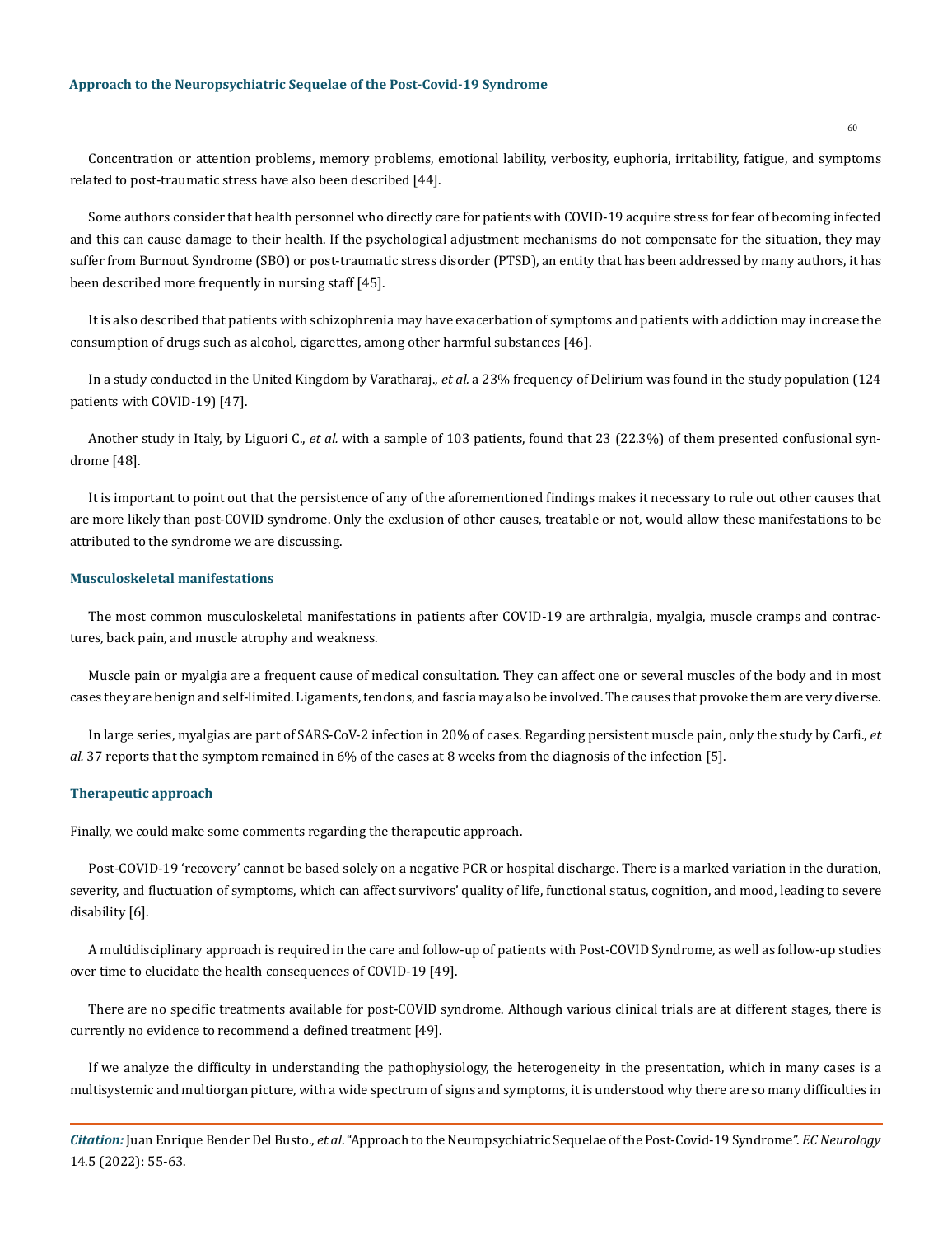achieving therapeutic behavior adequate. It is recommended to prioritize the context of randomized clinical trials that allow generating knowledge to obtain results that guide us towards more specific and effective treatments.

In a generic way, behavior can be oriented through: pharmacological treatments directed at symptoms, management of nutritional deficits, physical, defective and cognitive rehabilitation, and Psychological/Psychiatric intervention [50].

## **Conclusión**

It is important to know that patients affected by COVID-19 may present clinical manifestations after the acute phase, which make up the post-COVID syndrome, in order to develop follow-up and treatment plans for these patients.

#### **Bibliography**

- 1. Sisó-Almirall A., *et al*[. "Prognostic factors in Spanish COVID-19 patients: A case series from Barcelona".](https://journals.plos.org/plosone/article?id=10.1371/journal.pone.0237960) *PLoS One* 15.8 (2020): [e0237960.](https://journals.plos.org/plosone/article?id=10.1371/journal.pone.0237960)
- 2. Gutiérrez BD., *et al*[. "Efectos a largo plazo de la COVID-19: una revisión de la literature".](https://www.medigraphic.com/cgi-bin/new/resumen.cgi?IDARTICULO=101741&id2=) *Acta Médica Grupo Angeles* 19.3 (2021): 421- [428.](https://www.medigraphic.com/cgi-bin/new/resumen.cgi?IDARTICULO=101741&id2=)
- 3. Lopez-Leon S., *et al*[. "More than 50 Long-term effects of COVID-19: a systematic review and meta analysis".](https://www.nature.com/articles/s41598-021-95565-8) *Med Rxiv* (2021).
- 4. Ståhlberg M., *et al*. "Síndrome de taquicardia post-Covid-19: un fenotipo distinto del síndrome de Covid-19 post-agudo". *The American Journal of Medicine* (2021).
- 5. Carfì A., *et al*[. "Persistent Symptoms in Patients After Acute COVID-19".](https://jamanetwork.com/journals/jama/fullarticle/2768351) *The Journal of the American Medical Association* (2020).
- 6. [Carod-Artal FJ. "Síndrome post-COVID-19: epidemiología, criterios diagnósticos y mecanismos patogénicos implicados".](https://medes.com/publication/161993) *Revue Neurologique* [72 \(2021\): 384-396.](https://medes.com/publication/161993)
- 7. [Greenhalgh T and Knight M. "Long COVID: A Primer for Family Physicians".](https://www.aafp.org/afp/2020/1215/p716.html) *American Family Physician* 102.12 (2020): 716-717.
- 8. [Callard F and Perego E. "How and why patients made Long Covid".](https://www.ncbi.nlm.nih.gov/pmc/articles/PMC7539940/) *Social Science and Medicine* 268 (2021): 113426.
- 9. Greenhalgh T., *et al*[. "Management of post-acute covid-19 in primary care".](https://www.bmj.com/content/370/bmj.m3026) *BMJ* 370 (2020): m3026.
- 10. Centers for Disease Control and Prevention. Duration of isolation and precautions for adults with COVID-19 (2020).
- 11. [NICE panel expert. COVID-19 rapid guideline: managing the long-term effects of COVID-19 \(2020\).](https://pubmed.ncbi.nlm.nih.gov/33555768/)
- 12. [Boix V and Merino E. "Síndrome post-COVID. El desafío continua".](https://www.elsevier.es/es-revista-medicina-clinica-2-articulo-sindrome-post-covid-el-desafio-continua-S0025775321006072) *Medicina Clínica* (2020).
- 13. [NIHR Living with covid-19. A dynamic review of the evidence around ongoingcovid-19 symptoms \(often called long covid\) \(2020\).](https://evidence.nihr.ac.uk/themedreview/living-with-covid19/)
- 14. Townsend L., *et al*[. "Persistent poor health post-COVID-19 is not associated with respiratory complications or initial disease severity".](https://pubmed.ncbi.nlm.nih.gov/33413026/)  *[Annals of the American Thoracic Society](https://pubmed.ncbi.nlm.nih.gov/33413026/)* 18.6 (2021): 997-1003.
- 15. Pun BT., *et al*[. "Caring for Critically Ill Patients with the ABCDEF Bundle: Results of the ICU Liberation Collaborative in Over 15,000](https://pubmed.ncbi.nlm.nih.gov/30339549/)  Adults". *[Critical Care Medicine](https://pubmed.ncbi.nlm.nih.gov/30339549/)* 47.1 (2019): 3-14.
- 16. Stam HJ., *et al*[. "Covid-19 and post intensive care syndrome: a call for action".](https://pubmed.ncbi.nlm.nih.gov/32286675/) *Journal of Rehabilitation Medicine* 52.4 (2020): jrm [00044.](https://pubmed.ncbi.nlm.nih.gov/32286675/)

*Citation:* Juan Enrique Bender Del Busto., *et al*. "Approach to the Neuropsychiatric Sequelae of the Post-Covid-19 Syndrome". *EC Neurology*  14.5 (2022): 55-63.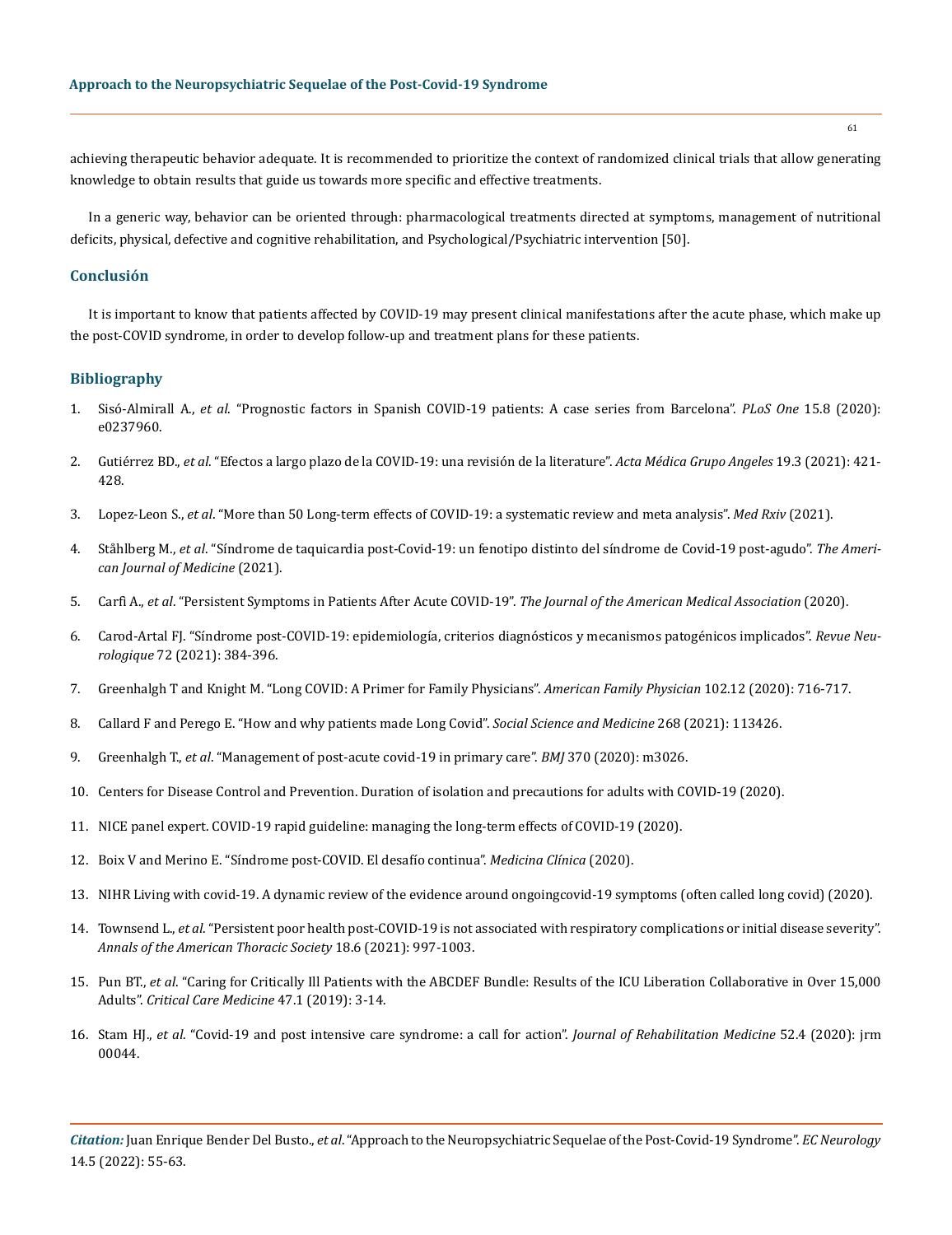- 17. [McInnes IB. "COVID-19 and rheumatology: first steps towards a different future?"](https://pubmed.ncbi.nlm.nih.gov/32299844/) *Annals Rheumatic Diseases* 79 (2020): 551-552.
- 18. Rogers JP., *et al*[. "Psychiatric and neuropsychiatric presentations associated with severe coronavirus infections: a systematic review](https://www.thelancet.com/journals/lanpsy/article/PIIS2215-0366(20)30203-0/fulltext)  [and meta-analysis with comparison to the COVID-19 pandemic".](https://www.thelancet.com/journals/lanpsy/article/PIIS2215-0366(20)30203-0/fulltext) *Lancet Psychiatry* 7 (2020): 611-627.
- 19. Siow I., *et al*[. "Stroke as a neurological complication of COVID-19: a systematic review and meta-analysis of incidence, outcomes and](https://pubmed.ncbi.nlm.nih.gov/33341565/)  predictors". *[Journal of Stroke and Cerebrovascular Diseases](https://pubmed.ncbi.nlm.nih.gov/33341565/)* 30 (2021): 105549.
- 20. [Pezzini A and Padovani A. "Lifting the mask on neurological manifestations of COVID-19".](https://www.nature.com/articles/s41582-020-0398-3) *Nature Reviews Neurology* 16.11 (2020): [636-644.](https://www.nature.com/articles/s41582-020-0398-3)
- 21. Taquet M., *et al*[. "6-month neurological and psychiatric outcomes in 236379 survivors of COVID-19: a retrospective cohort study us](https://www.thelancet.com/journals/ebiom/article/PIIS2352-3964(21)00217-6/fulltext)[ing electronic health records".](https://www.thelancet.com/journals/ebiom/article/PIIS2352-3964(21)00217-6/fulltext) *Lancet Psychiatry* 8 (2021): 416-427.
- 22. Salmon-Ceron D., *et al*[. "APHP COVID-19 research collaboration. Clinical, virological and imaging profile in patients with prolonged](https://pubmed.ncbi.nlm.nih.gov/33285216/)  [forms of COVID-19: a cross-sectional study".](https://pubmed.ncbi.nlm.nih.gov/33285216/) *Journal of Infection* 82 (2021): e1-e4.
- 23. [Post COVID-19 condition: WHO supports standardization of clinical data collection and reporting \(2021\).](https://www.who.int/news/item/12-08-2021-post-covid-19-condition-who-supports-standardization-of-clinical-data-collection-and-reporting)
- 24. Disser NP., *et al*. "Musculoskeletal Consequences of COVID-19". *[Journal of Bone and Joint Surgery American](https://pubmed.ncbi.nlm.nih.gov/32675661/)* 102.14 (2020): 1197-1204.
- 25. [Griffith JF. "Musculoskeletal complications of severe acute respiratory syndrome".](https://pubmed.ncbi.nlm.nih.gov/22081289/) *Seminars in Musculoskeletal Radiology* 15.5 (2011): [554-560.](https://pubmed.ncbi.nlm.nih.gov/22081289/)
- 26. Zhao Y-M., *et al*[. "Follow-up study of the pulmonary function and related physiological characteristics of COVID-19 survivors three](https://pubmed.ncbi.nlm.nih.gov/32838236/)  [months after recovery".](https://pubmed.ncbi.nlm.nih.gov/32838236/) *EClinical Medicine* 25 (2020): 100463.
- 27. Zhang L., *et al*[. "Early mobilization of critically ill patients in the intensive care unit: A systematic review and meta-analysis".](https://pubmed.ncbi.nlm.nih.gov/31581205/) *PLoS One* [14.10 \(2019\): e0223185.](https://pubmed.ncbi.nlm.nih.gov/31581205/)
- 28. Alemanno F., *et al*[. "COVID-19 cognitive deficits after respiratory assistance in the subacute phase: A COVID-rehabilitation unit expe](https://pubmed.ncbi.nlm.nih.gov/33556127/)rience". *PLoS One* [16.2 \(2021\): e0246590.](https://pubmed.ncbi.nlm.nih.gov/33556127/)
- 29. Ortelli P., *et al*[. "Neuropsychological and neurophysiological correlates of fatigue in post-acute patients with neurological manifesta](https://pubmed.ncbi.nlm.nih.gov/33359928/)[tions of COVID-19: Insights into a challenging symptom".](https://pubmed.ncbi.nlm.nih.gov/33359928/) *Journal of the Neurological Sciences* 420 (2021): 117271.
- 30. Needham E., *et al*[. "Mononeuritis multiplex: an unexpectedly frequent feature of severe COVID-19".](https://www.ncbi.nlm.nih.gov/pmc/articles/PMC7690651/) *Journal of Neurology* (2020): 1-5.
- 31. Raahimi MM., *et al*[. "Late onset Guillain-Barré syndrome following SARTS-CoV-2 infection: part of "long COVID-19 syndrome?"](https://casereports.bmj.com/content/14/1/e240178) *BMJ Case Reports* [14.1 \(2021\): e240178.](https://casereports.bmj.com/content/14/1/e240178)
- 32. Christie F., *et al*[. "Meralgia paraesthetica in intensive care unit survivors of COVID-19".](https://associationofanaesthetists-publications.onlinelibrary.wiley.com/doi/full/10.1111/anae.15355) *Anaesthesia* (2020).
- 33. Lee AM., *et al*[. "Stress and psychological distress among SARS survivors 1 year after the outbreak".](https://pubmed.ncbi.nlm.nih.gov/17500304/) *The Canadian Journal of Psychiatry* [52.4 \(2007\): 233-240.](https://pubmed.ncbi.nlm.nih.gov/17500304/)
- 34. Sahoo PR., *et al*[. "Evolution of olfactory and gustatory dysfunctions in COVID-19 patients in India".](https://www.ncbi.nlm.nih.gov/pmc/articles/PMC7779103/) *European Archives of Oto-Rhino-[Laryngology](https://www.ncbi.nlm.nih.gov/pmc/articles/PMC7779103/)* (2021): 1-7.
- 35. Brito-Zerón P., *et al*[. "Manifestaciones persistentes de la COVID-19. Guía de práctica clínica. 1a edition".](https://www.semfyc.es/wp-content/uploads/2021/12/04-Covid19-persistente.pdf) *Barcelona: Sociedad Catalana [de Medicina Familiar i Comunitària \(CAMFiC\)](https://www.semfyc.es/wp-content/uploads/2021/12/04-Covid19-persistente.pdf)* (2020): 1-43.
- 36. [Vindegaard N and Benros ME. "COVID-19 pandemic and mental health consequences: Systematic review of the current evidence".](https://pubmed.ncbi.nlm.nih.gov/32485289/)  *[Brain, Behavior, and Immunity](https://pubmed.ncbi.nlm.nih.gov/32485289/)* 89 (2020): 531-542.

*Citation:* Juan Enrique Bender Del Busto., *et al*. "Approach to the Neuropsychiatric Sequelae of the Post-Covid-19 Syndrome". *EC Neurology*  14.5 (2022): 55-63.